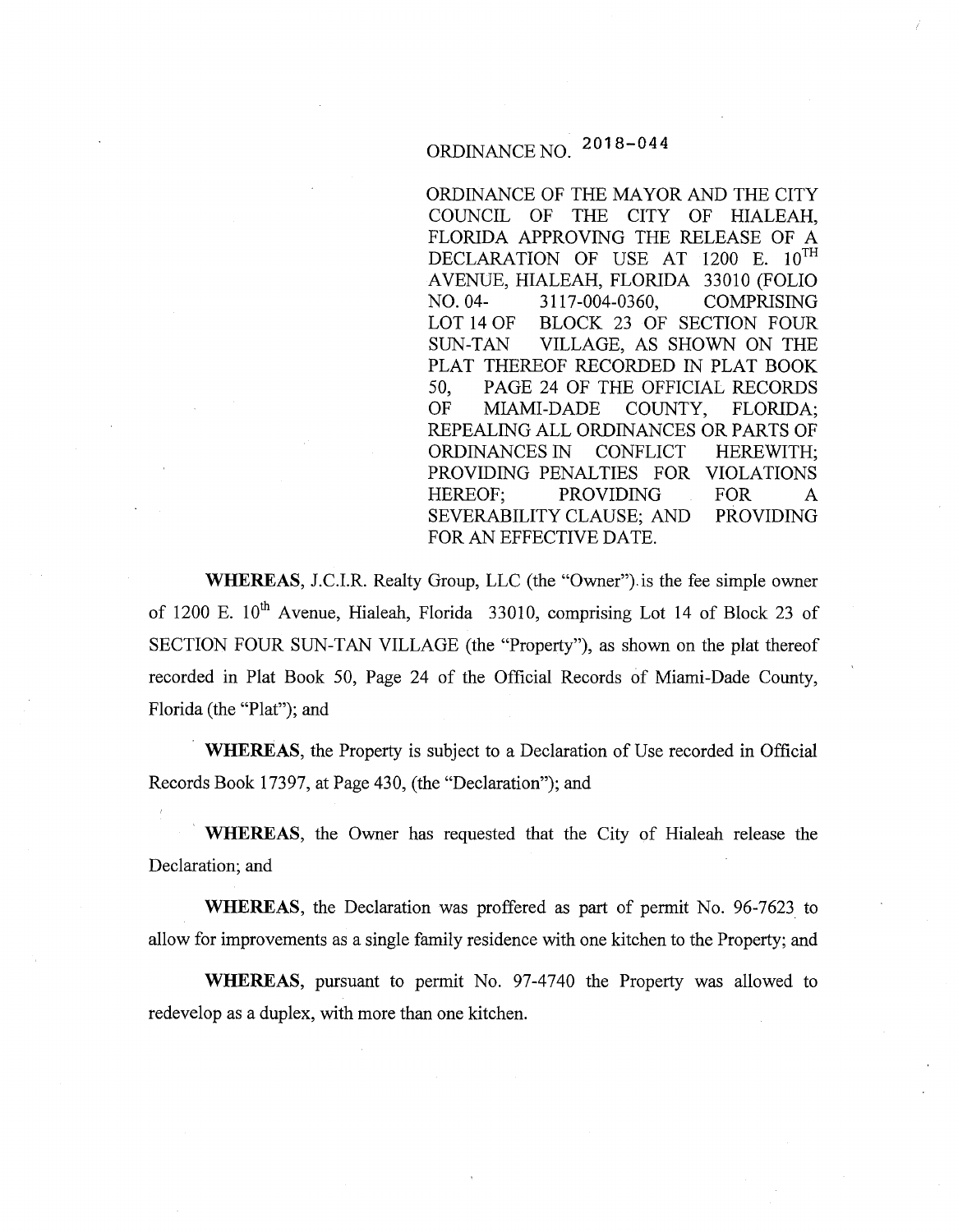NOW, THEREFORE, BE IT ORDAINED BY THE MAYOR AND THE CITY COUNCIL OF THE CITY OF HIALEAH, FLORIDA, THAT:

**Section 1.** The recitations and findings contained in the preamble to this Ordinance are hereby adopted by reference thereto and incorporated as if fully set forth herein.

**Section 2.** The City of Hialeah, Florida hereby approves and consents to the release of the Declaration as it affects the Property.

**Section 3.** The City of Hialeah, Florida hereby authorizes the Mayor and the City Clerk, as an attesting witness, to execute a Release of Declaration of Use in the form attached as **Exhibit "1"** to this Ordinance, in furtherance thereof, on the City's behalf.

#### **Section 4. Repeal of Ordinances in Conflict.**

All ordinances or parts of ordinances in conflict with this Ordinance are hereby repealed to the extent of such conflict.

#### **Section 5. Penalties.**

Every person convicted of a violation of any provision of the Code of Ordinances of the City of Hialeah, Florida or any ordinance, rule or regulation adopted or issued in pursuance thereof shall be punished by a civil penalty not to exceed \$500.00 within the discretion of the court or administrative tribunal having jurisdiction. Each act of violation and each day upon which any such violation shall occur shall constitute a separate offense. In addition to the penalty prescribed above, the City may pursue other remedies such as abatement of nuisance, injunctive relief, administrative adjudication and revocation of licenses or permits.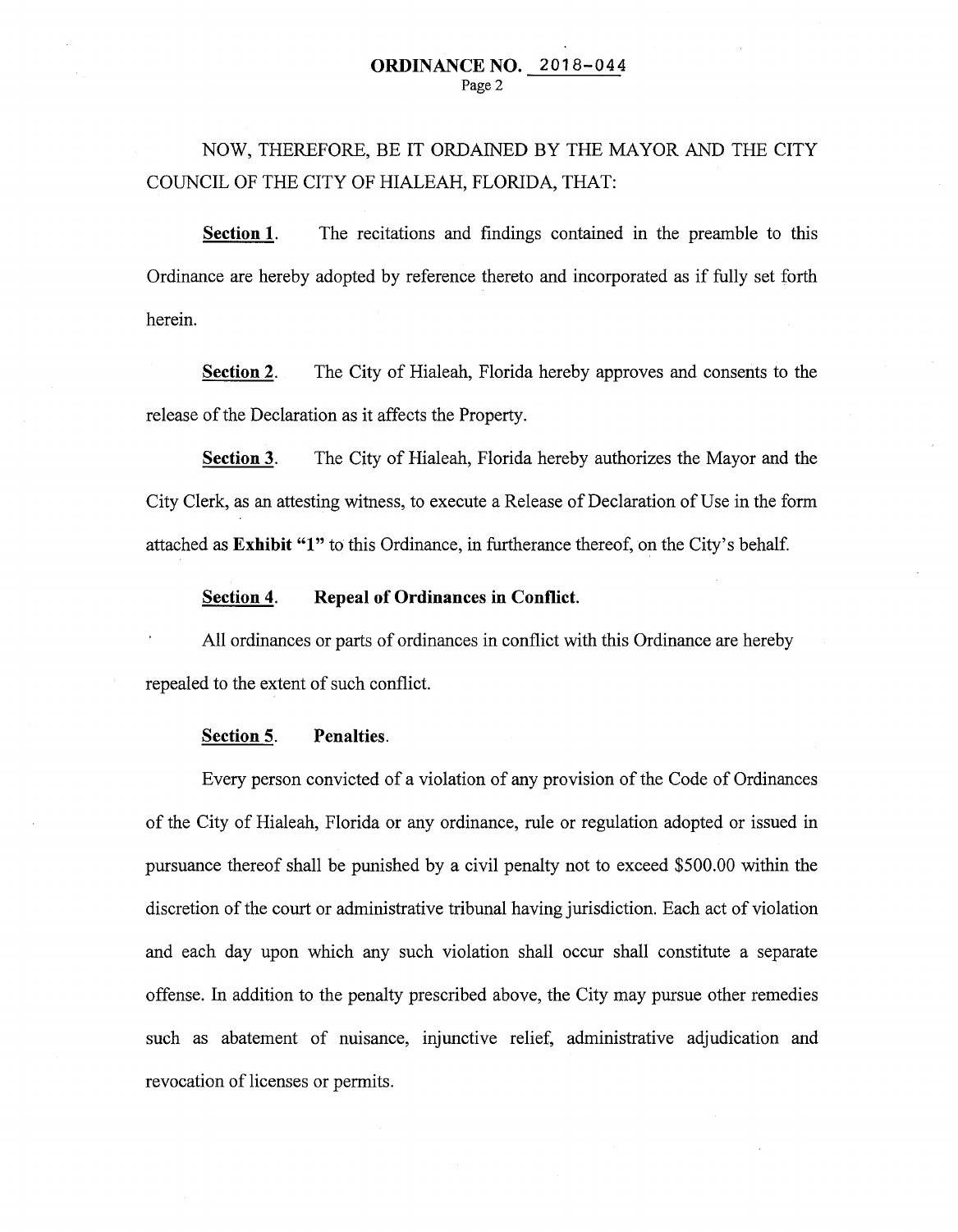#### Section 6. Severability Clause.

If any phrase, clause, sentence, paragraph or section of this Ordinance shall be declared invalid or unconstitutional by the judgment or decree of a court of competent jurisdiction, such invalidity or unconstitutionality shall not affect any of the remaining phrases, clauses, sentences, paragraphs or sections of this Ordinance.

### Section 7. Effective Date.

This Ordinance shall become effective when passed by the City Council and signed by the Mayor, or at the next regularly scheduled City Council meeting, if the Mayor's signature is withheld or if the City Council overrides the Mayor's veto.

|                                                                                                                                                                  | PASSED and ADOPTED this 22 day of May |                                                | 2018.                                                                                                                                                                     |
|------------------------------------------------------------------------------------------------------------------------------------------------------------------|---------------------------------------|------------------------------------------------|---------------------------------------------------------------------------------------------------------------------------------------------------------------------------|
| THE FOREGOING ORDINANCE<br>OF THE CITY OF HIALEAH WAS<br>PUBLISHED IN ACCORDANCE<br>WITH THE PROVISIONS OF<br>FLORIDA STATUTE 166.041<br>PRIOR TO FINAL READING. |                                       | <b>******Casáls-Muñoz</b><br>Council President |                                                                                                                                                                           |
|                                                                                                                                                                  |                                       | Approved this $\frac{24}{1}$ day of<br>MU      | 2018.                                                                                                                                                                     |
| Marbelys Eatjo<br>City Glepl                                                                                                                                     |                                       | Carlos Hernandez<br>Mayor                      |                                                                                                                                                                           |
| pptoved as to lead                                                                                                                                               | sufficienciend form:                  |                                                | Ordinance was adopted by a 6-0-1 vote with Councilmembers,<br>Caragol, Zogby, Lozano, Casáls-Munoz, Hernandez and Cue-<br>Fuente voting "Yes" and Garcia-Martinez absent. |
| Lorena H. Bravø<br>$City$ Attdrney                                                                                                                               |                                       |                                                |                                                                                                                                                                           |
|                                                                                                                                                                  |                                       |                                                |                                                                                                                                                                           |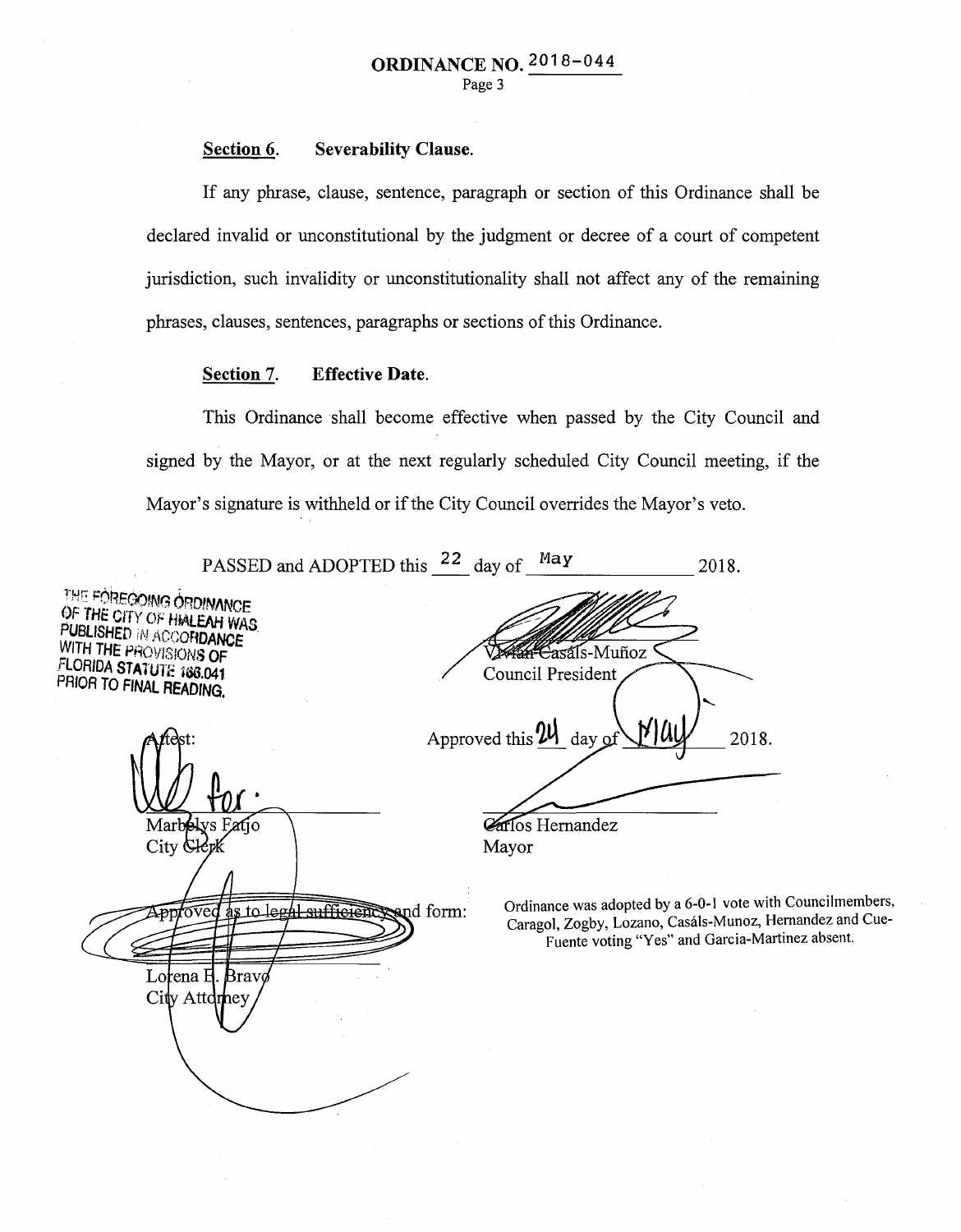## **EXHIBIT "1"**

# Form of Release

S:\DJ\ORDINANCES\1200 E lOth Ave.docx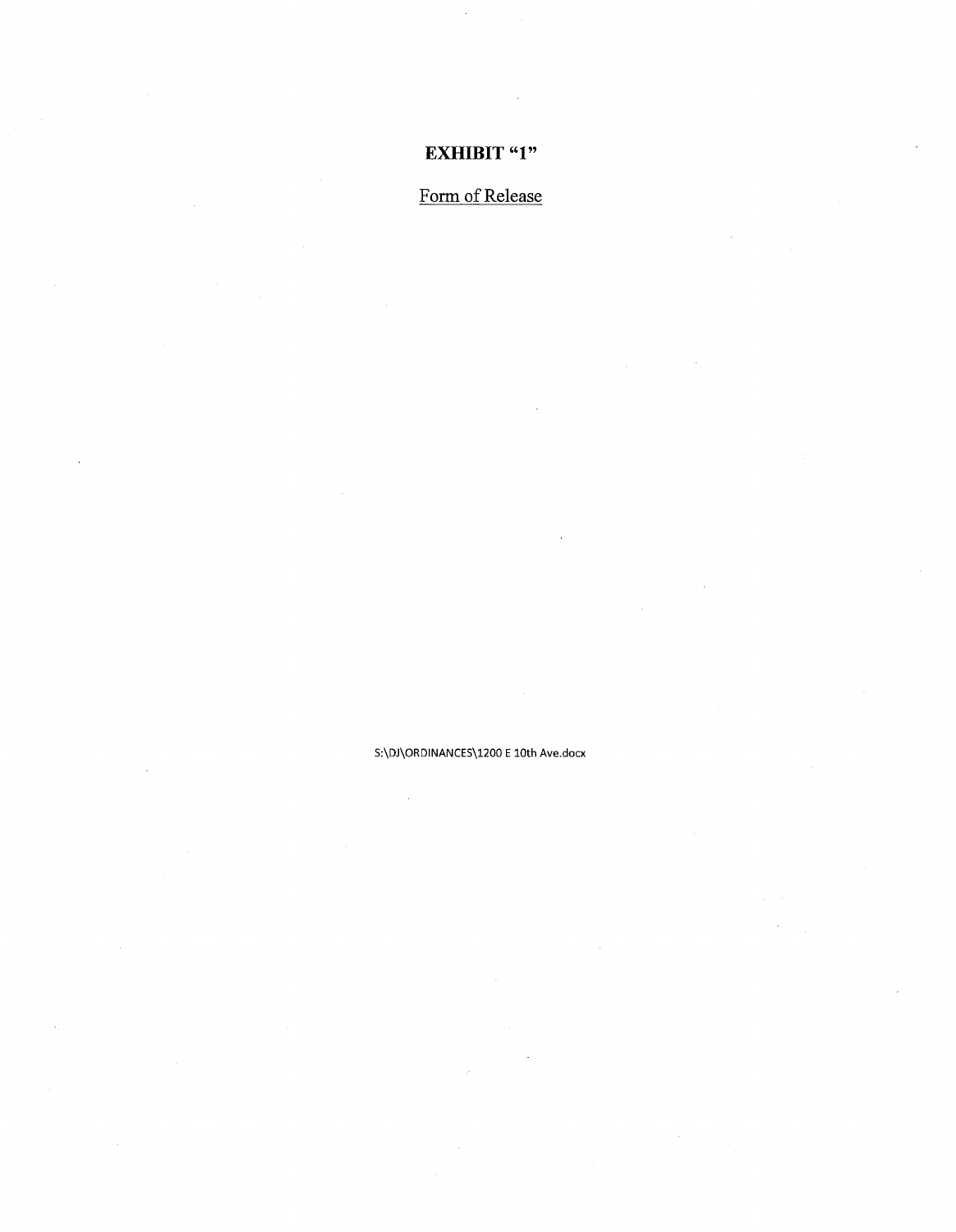**Prepared by and after recording return to:**  Lorena E. Bravo, Esq. City of Hialeah Office of the City Attorney 501 Palm Avenue,  $4^{th}$  Floor Hialeah, FL 33010

#### **RELEASE OF DECLARATION OF USE**

This **RELEASE OF DECLARATION OF USE** ("Release") is made this\_ day of 2018, by the **CITY OF HIALEAH, FLORIDA**, a municipal corporation organized and existing under the laws of the State of Florida, with an address of 501 Palm Avenue, Hialeah, Florida 33010 ("City").

**WHEREAS,** J.C.I.R. Realty Group, LLC (the "Owner") is the fee simple owner of 1200 E.  $10^{th}$  Avenue, Hialeah, Florida 33010, comprising Lot 14 of Block 23 of SECTION FOUR SUN-TAN VILLAGE located at 1200 E. 10<sup>th</sup> Avenue, Hialeah Florida 33010, (the "Property"), as shown on the plat thereof recorded in Plat Book 50, Page 24 of the Official Records of Miami-Dade County, Florida (the "Plat"); and

**WHEREAS,** the Property is subject to a Declaration of Use recorded in Official Records Book 17397, at Page 430, (the "Declaration"); and

**WHEREAS,** the Owner has requested that the City of Hialeah release the Declaration; and

WHEREAS, pursuant to Ordinance No. \_\_\_\_\_\_\_\_, the City approved the release of the Declaration and the execution of this Release.

**WHEREAS,** the Declaration was proffered as part of permit No. 96-7623 to allow for improvements as a single family residence with one kitchen to the Property; and

**WHEREAS,** pursuant to permit No. 97-4740 the Property was allowed to redevelop as a duplex, with more than one kitchen.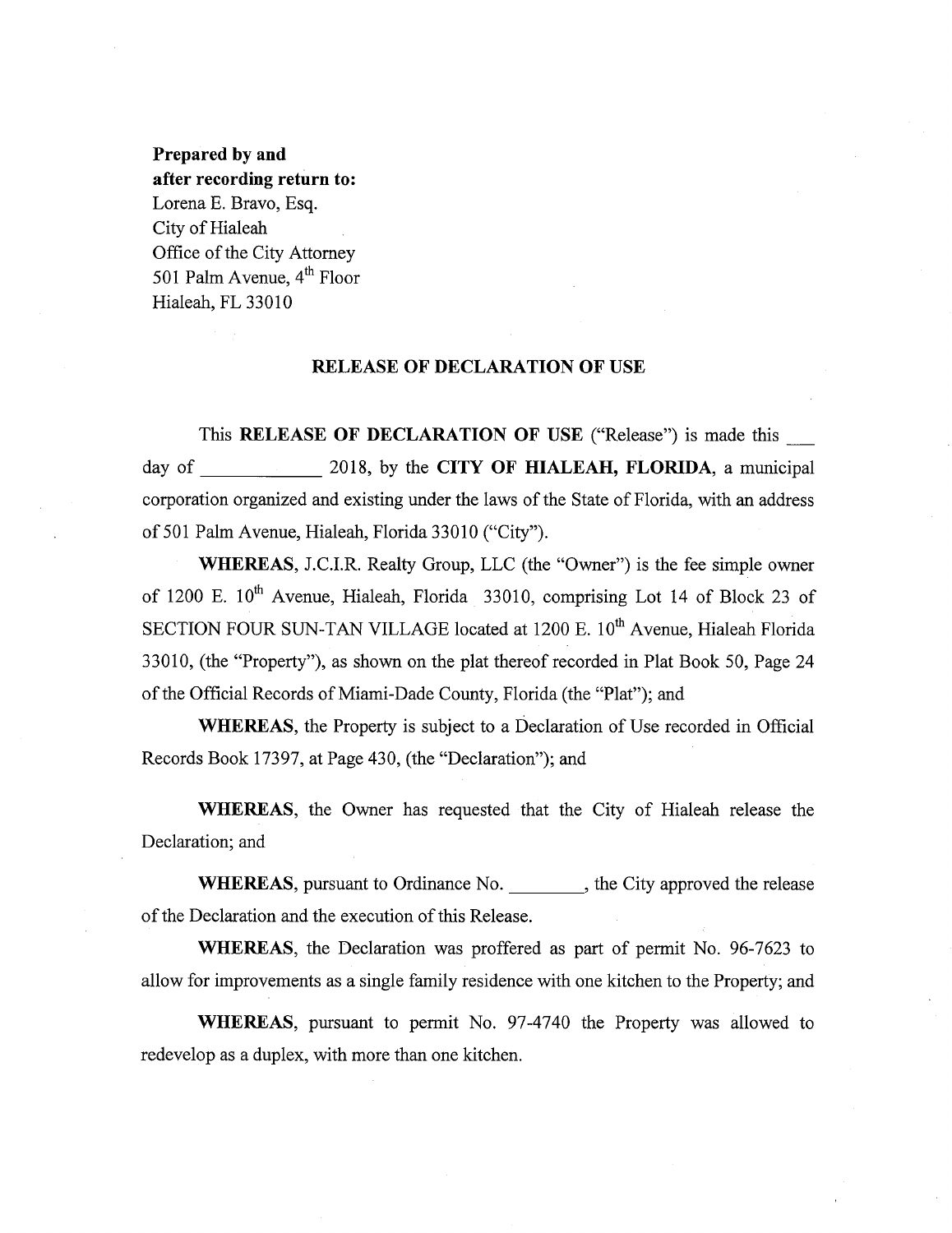NOW, THEREFORE, in consideration of the foregoing recitals, which are true and correct and are incorporated herein by this reference, the City hereby agrees as follows:

#### **Section 1. Release of Declaration of Use.**

The City, releases that Declaration of Use recorded in Official Records Book 17397, at Page 430 of the Public Records of Miami-Dade County, Florida.

**Section 2.** Recording. This Release shall be recorded in the Official Records of Miami-Dade County, Florida.

IN WITNESS WHEREOF, the City of Hialeah has caused this instrument to be executed by the respective officials thereunder duly authorized as of the date first above written.

WITNESSES:

CITY OF HIALEAH, A Florida municipal corporation

Name:

(print or type name)

Carlos Hernandez Mayor

Attest:

Name:

(print or type name)

Marbelys Fatjo, City Clerk

Approved as to legal sufficiency and form:

Lorena E. Bravo, City Attorney

STATE OF FLORIDA COUNTY OF MIAMI-DADE

> The foregoing instrument was acknowledged before me this day of 2018, by Carlos Hernandez, as Mayor of the City of Hialeah, a